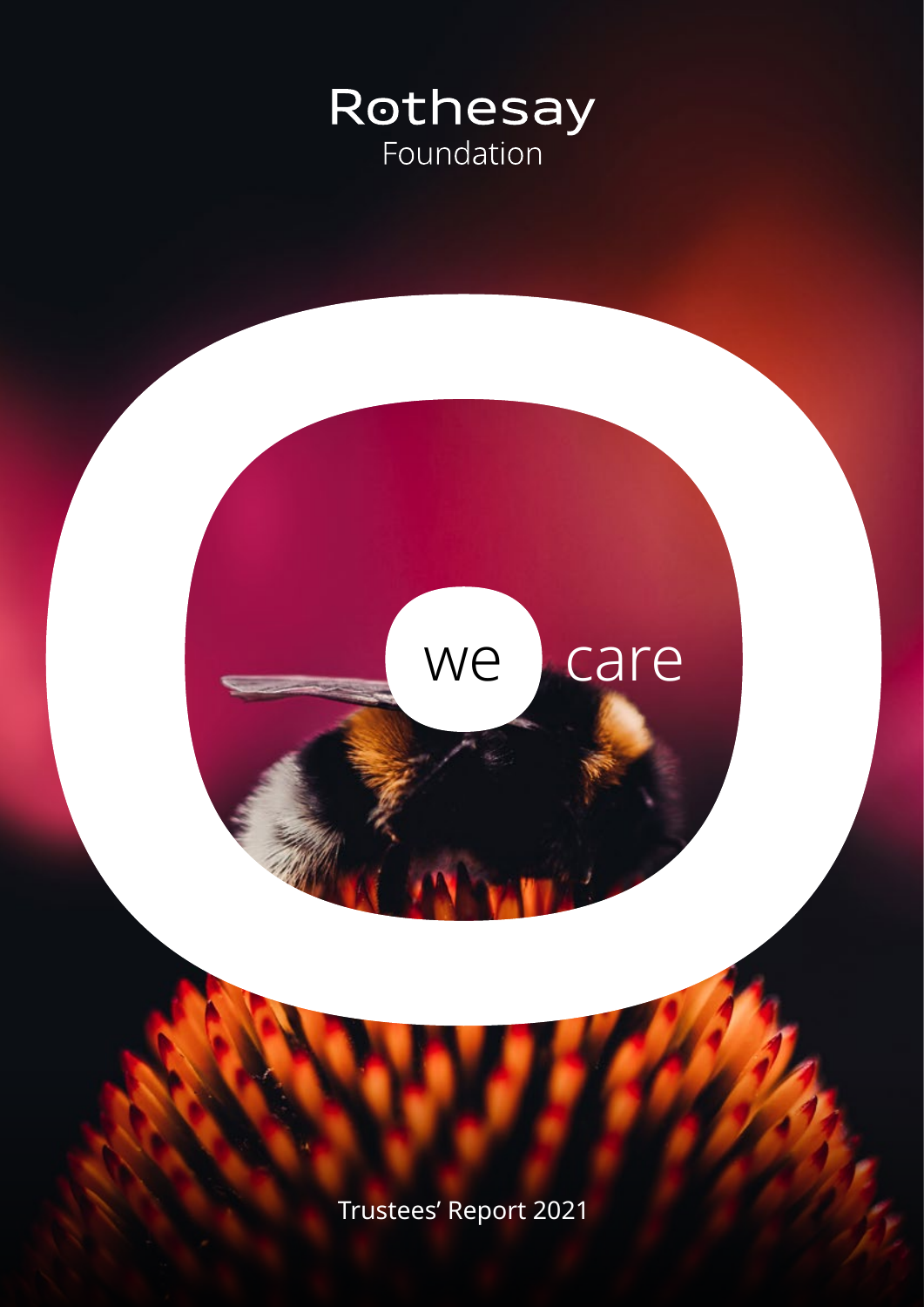

## Helping to secure and improve the quality of life for older people.

Our purpose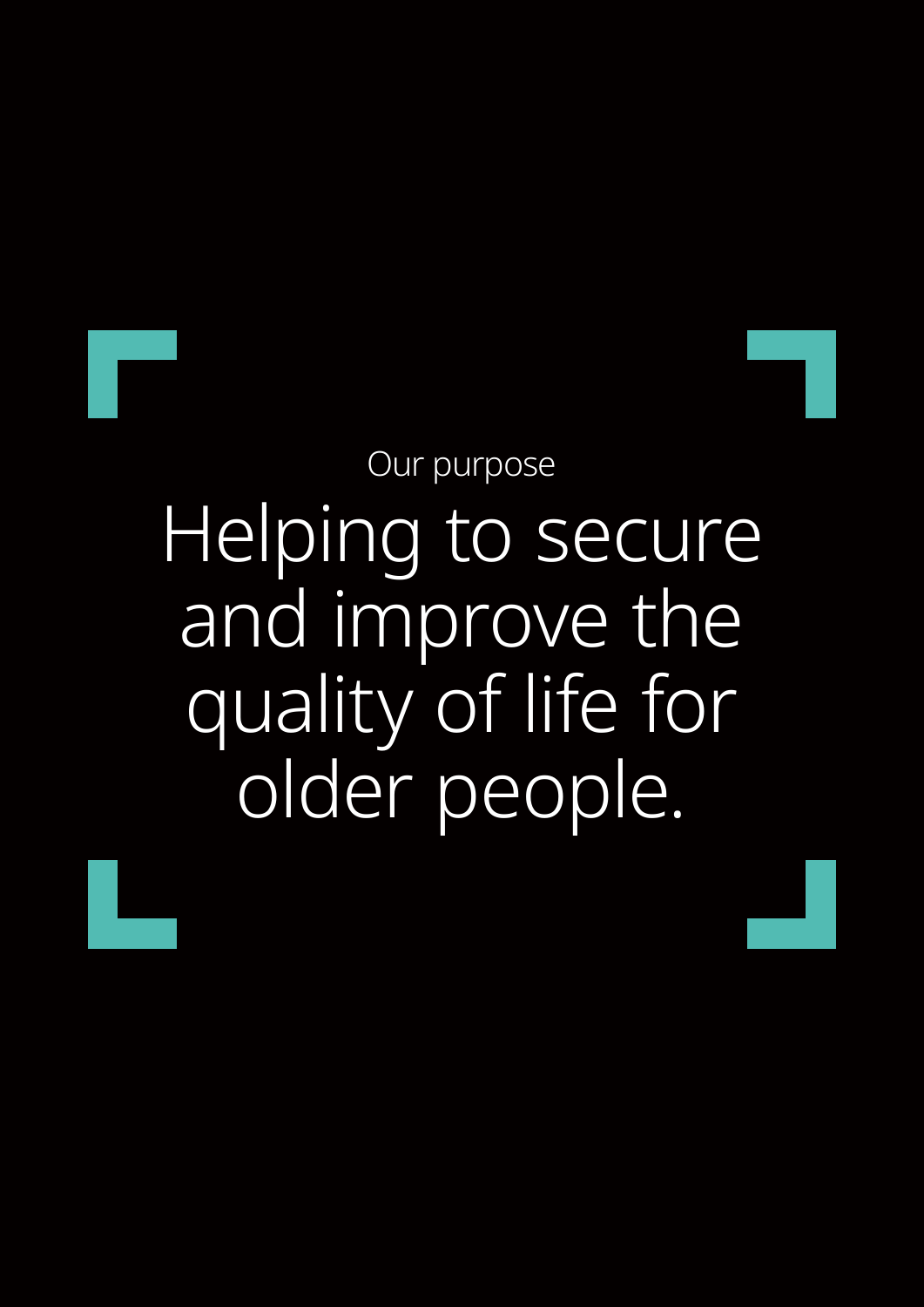#### **Trustee's report 01**

| Chairman's report            | 02 |
|------------------------------|----|
| Mission                      | 04 |
| The Challenge                | 05 |
| Achievements and performance | 06 |
| Charity partners             | 07 |
| <b>Financial review</b>      | 11 |
| Reserves policy              | 11 |
| Key risks and uncertainties  | 12 |
| Looking forwards             | 12 |
| Structure and governance     | 13 |
| <b>Board of Trustees</b>     | 14 |
|                              |    |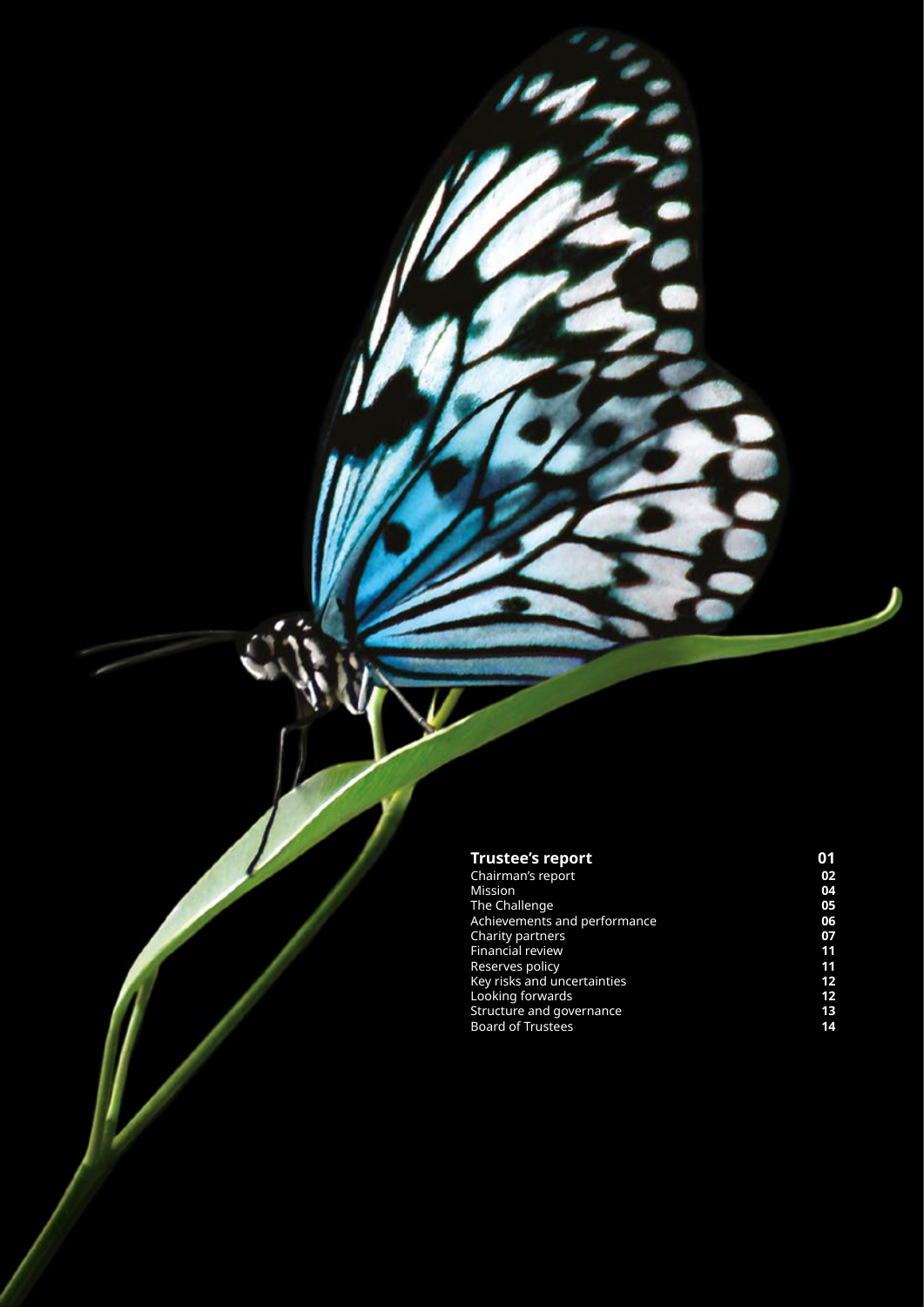### Helping to secure and improve the quality of life for older people

**Ray King** Chairman, Rothesay Foundation

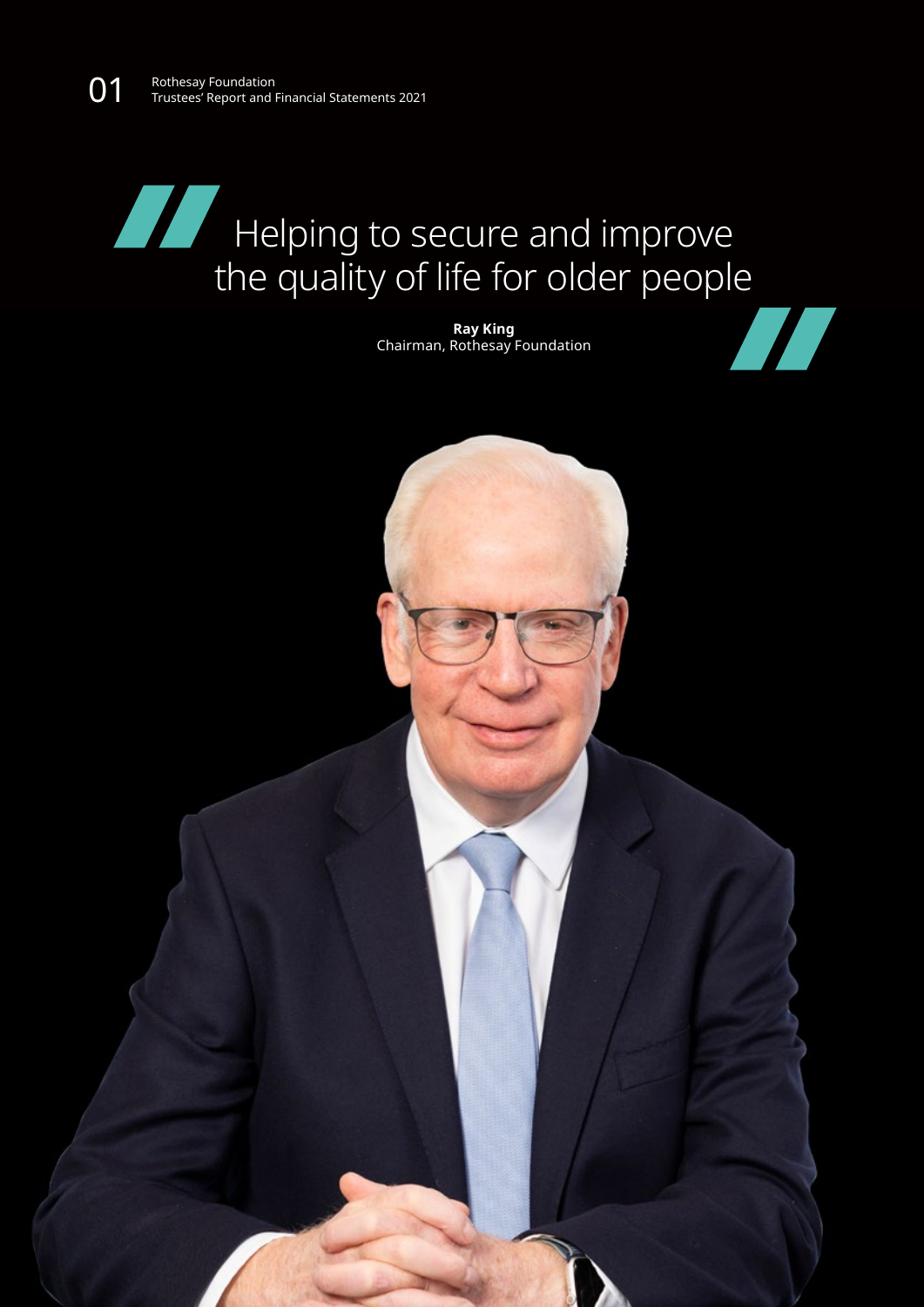#### Chairman's report

I am pleased to say that the Rothesay Foundation has made good progress throughout the year, despite the ongoing challenges presented by the COVID-19 pandemic. We have supported a number of charities who have been heavily impacted by the pandemic and we also partnered with Age UK Lambeth and Iceland Foods to launch our 'Lambeth Winter Cheer' campaign, designed to help those older people living in the greatest need in the London borough of Lambeth.

We are pleased with the results of the campaign – which provided pensioners who were solely reliant on the State Pension or benefits with a £30 voucher to help them celebrate over the Christmas period – particularly that it has helped Age UK in Lambeth to make contact with many local people who are in need of the services they provide.

We are very conscious of the cost of living crisis that continues to grow aggressively, particularly driven by greatly increased energy prices and global supply shortages. Accordingly, we plan to significantly expand the roll out of the 'Lambeth Winter Cheer' partnership to a number of other areas in the UK which the Foundation has identified as having high levels of older people living in material deprivation. We are excited about the potential of this local-first approach to create innovative partnerships across the private and charitable sectors which can be mobilised at scale across the country.

We have learnt over the past year that to have the most long-term, positive impact we need to not only provide financial aid to those in need but also to help those organisations dedicated to tackling pensioner poverty to operate as effectively as possible. For this reason, we are increasing the amount of Rothesay staff who will support the Foundation, bringing expertise across operations, digital technology and policymaking. With this team in place, we have the ability to support our charity partners to build and improve their own capabilities for the long term, whether this be their resourcing, internal processes or digital infrastructure. We also know that to achieve positive impact at real scale, we need to raise awareness of the high levels of pensioner poverty in the UK, which is only likely to get worse with the current cost of living crisis, and to help foster greater national debate on how this can be tackled. Through conversations with national media publications who share the Foundation's concerns, we are optimistic that this can be achieved and we look forward to forging new partnerships in this space soon.

Finally, I would like to take this opportunity to give my thanks and warm wishes to our former Chief Executive, Anthony Walters, who left the Foundation in the second half of the year. Anthony's contribution in setting up the Foundation's success has been enormous and he departs having had a real impact on the organisations we have partnered with.

With best wishes,

 $2$   $K_{\text{reg}}$ 

**Ray King** Chairman, Rothesay Foundation 11 May 2022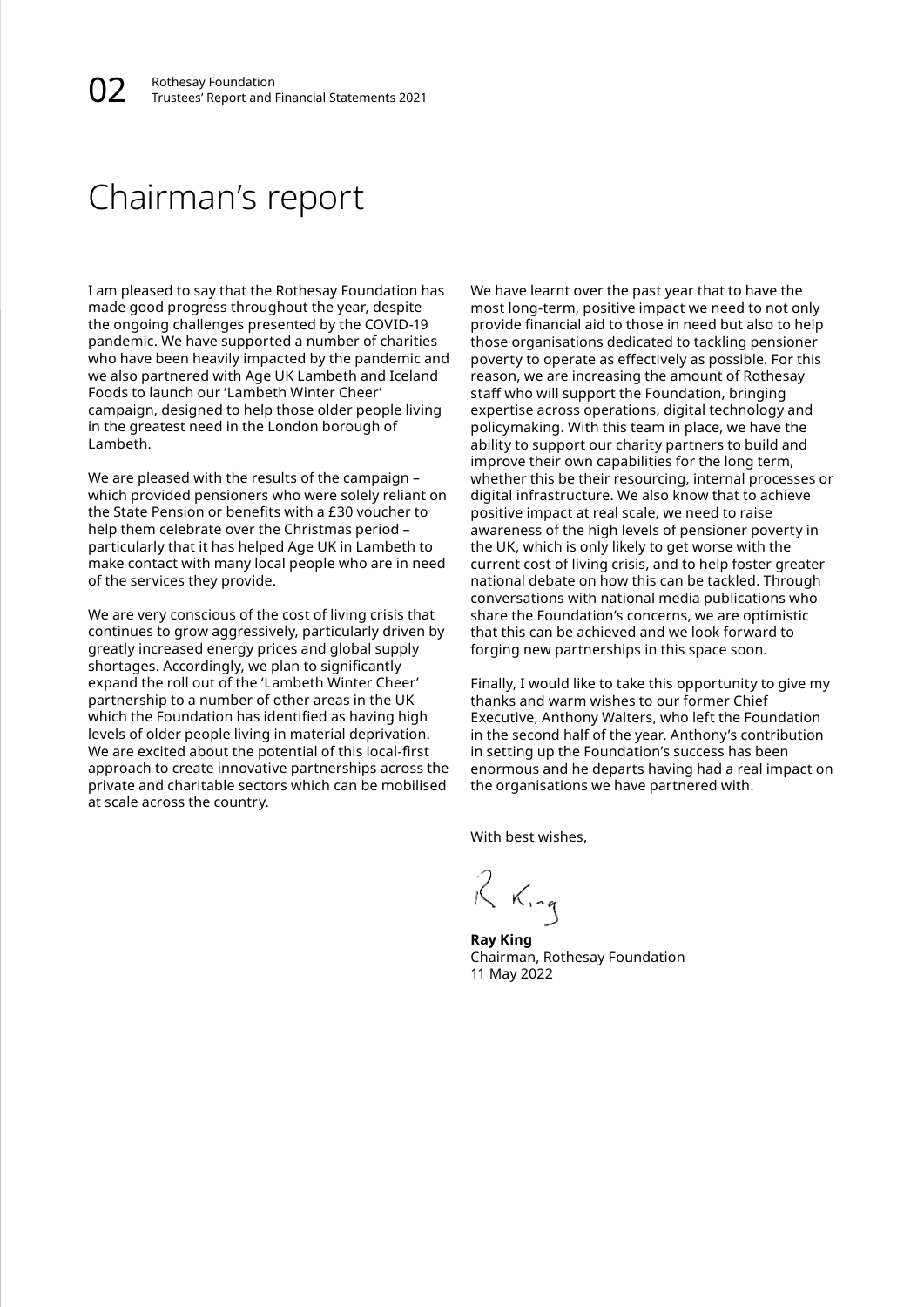#### **03** Rothesay Foundation<br>**03** Trustees' Report and Financial Statements 2021

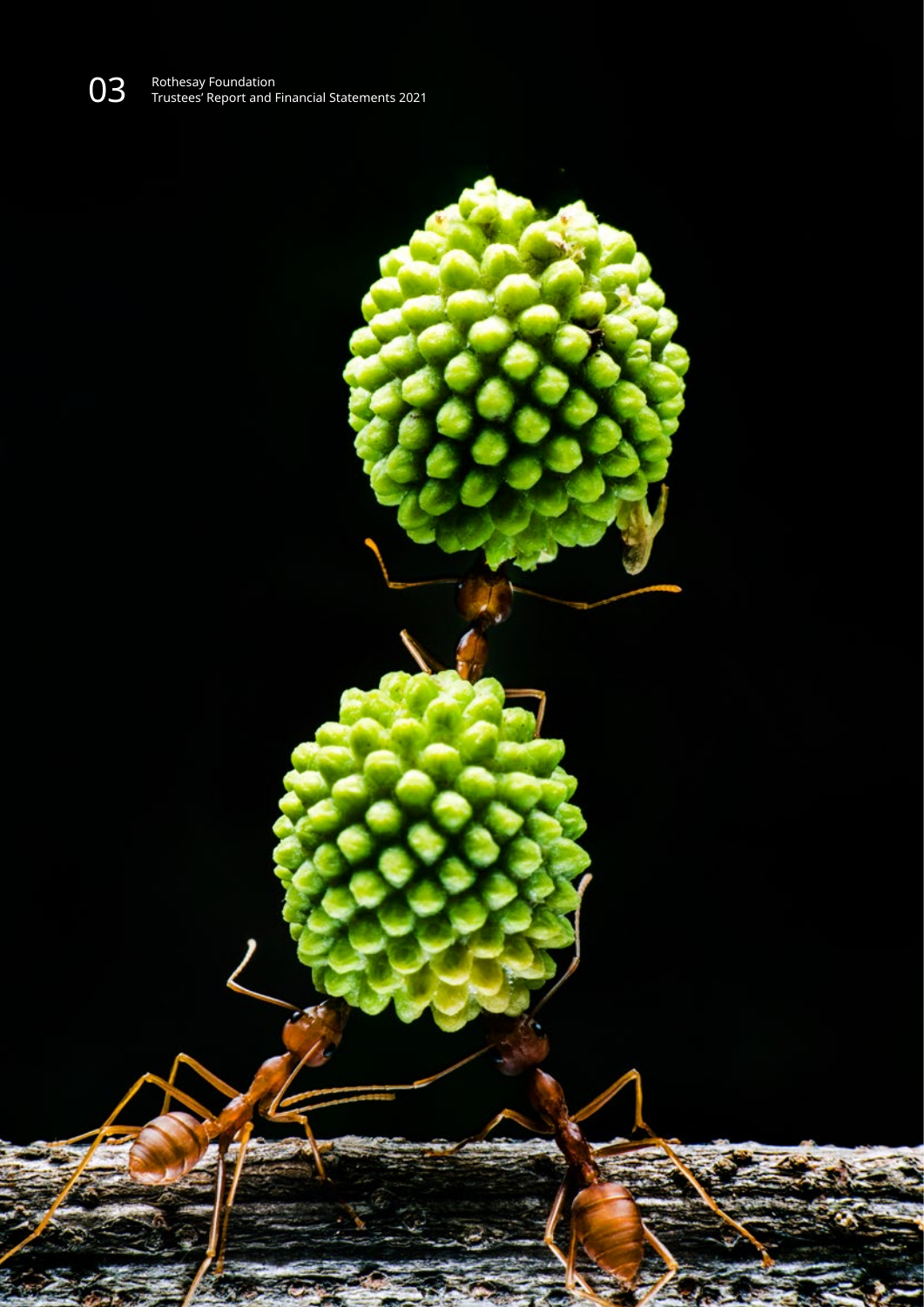# Mission

The Rothesay Foundation was established in 2019 by Rothesay, the UK's largest pensions insurance specialist. The Foundation was approved as a charity in 2020.

Rothesay is a purpose-built business, dedicated to protecting people's pensions. From its very first day, Rothesay has had a clear purpose: securing the future for every one of its policyholders.

The work of the Rothesay Foundation is rooted in this purpose. The Foundation's mission is to help secure and improve the quality of life for older people in need in the UK, enabling them to live their lives in a happy, safe and fulfilling way. In order to achieve this, the Foundation focuses on tackling material deprivation in the pension-age population in the UK, defined across four key areas:

- **Housing** ensuring older people have a warm, comfortable home with working facilities.
- **Social** helping older people to be able to have social interactions, such as travelling to see friends or family.
- **Finance** supporting older people to pay their bills or unexpected costs, such as replacing essentials.
- **Basic** providing essential services such as three healthy meals a day, access to a telephone or suitable clothing.

The Foundation partners with charities and other organisations to make this possible. It takes an 'active funding' approach to its partnerships, providing financial donations along with:

- **Expertise** our understanding of scaling organisation and programme delivery.
- **Data & technology** to help our partners have the most up-to-date technology so that they can effectively manage their data and reach more people in need, more efficiently and with a wider range of services.
- **Awareness & research**  so that the issue of pension-age poverty in the UK is better understood.
- **Measurement** to ensure the Foundation's funding is having the highest amount of positive impact possible.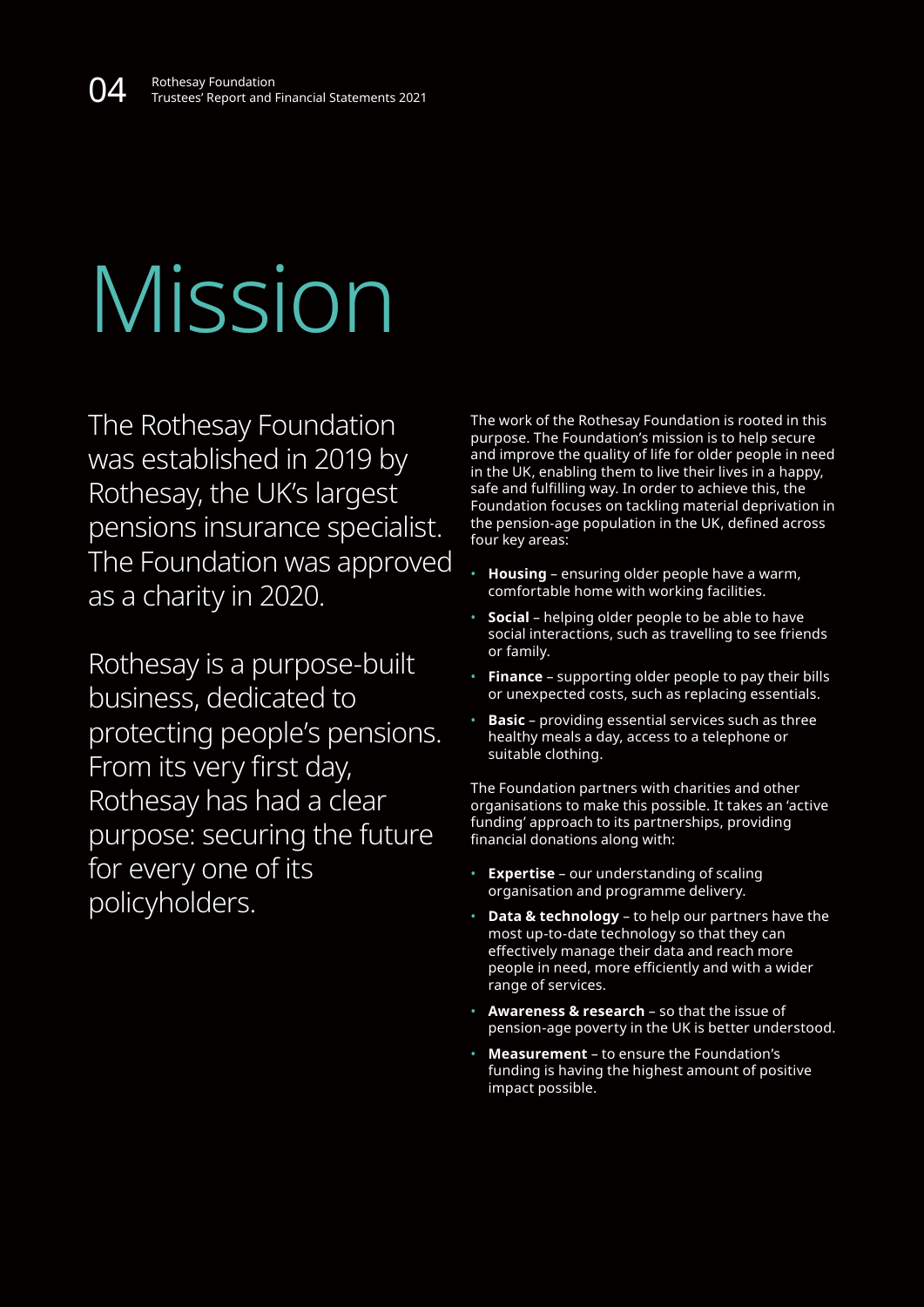#### The Challenge

#### Understanding the poverty crisis among UK pensioners.

In 2030, 19.6 million people in the UK will be aged 60 and older, an increase of 24% from 2018. According to the UK Office for National Statistics, one in five people (21.8%) in 2030 will be 65+ years, 6.8% will be 75+ and 3.2% 85+.

Within the context of an increasingly ageing population, the UK is also seeing growing numbers of older people living in poverty. The Government's households below average income statistics show that 2.1 million pensioners are living in poverty after housing costs, almost a fifth of the entire UK pensioner population. This number has grown from the previous year by 200,000 more people, the largest number of pensioners living in poverty in more than 15 years.

With rising costs of living being experienced across the UK, the number of pensioners living in poverty is likely to continue to increase with the health and well being of older people further impacted.

Helping to secure and improve the quality of life for the UK's older generation has never been more important. To do so will require long-term smart thinking supported by new types of partnerships and systems of support.

21

over 65 year olds live in poverty in Great Britain (18% of the pensioner population).<sup>1</sup>

### 200,000

more pensioners were living in poverty in 2019/20, compared to the year before, the highest number in 15 years.

1 Households below average income: for financial year ending 1995 to 2020, DWP, 2021.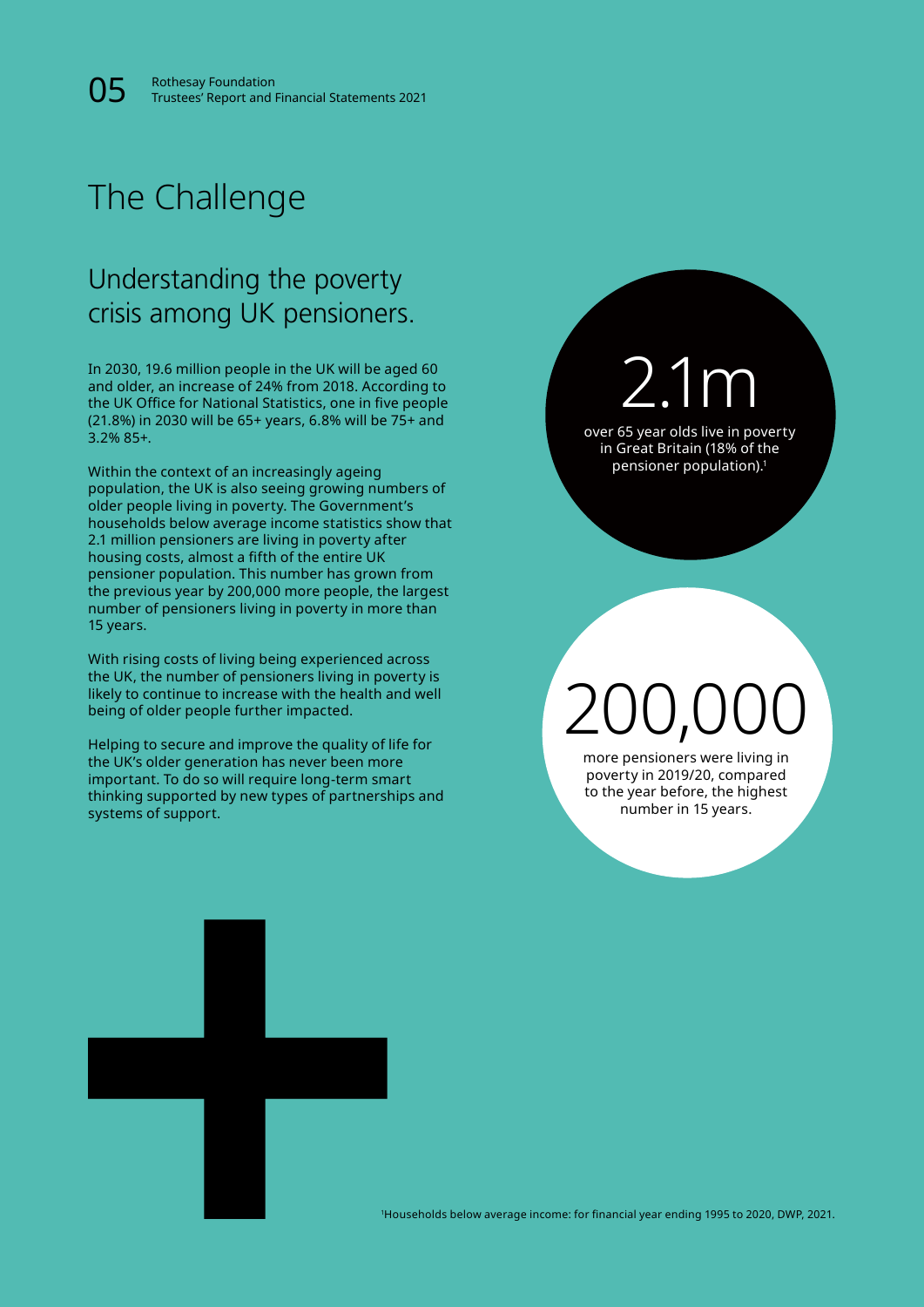#### Achievements and performance

Following an extensive analysis of over 3,000 UK charities and foundations which have a focus on supporting the elderly, the Rothesay Foundation produced a shortlist of organisations to which we believed we could provide the most valuable support.

Much of this support has focused on helping those charities which have been doing important work but were in urgent need of funds due to the COVID-19 pandemic, either because the costs of delivering their services had significantly risen or their usual funding structures were impacted.

During the year, the Foundation has also engaged extensively with a range of charities and other organisations to understand how we could best partner with them to help older people living in material deprivation. We found that, beyond funding, organisations could also benefit from support in coordinating their work with other charities or local service providers. They also needed help in raising awareness of the need for the support they provide, along with improved technology to more effectively deliver their services and measure their impact.



In order to better understand where the Foundation could have the most impact, we launched a pilot campaign in the London borough of Lambeth called 'Lambeth Winter Cheer'. Partnering with Iceland Foods and Age UK Lambeth, the campaign was designed to support the 8,000 older people the Foundation had identified as living in poverty in the Lambeth area over the festive period.

The campaign ran throughout the whole of December 2021 and in to January 2022, providing eligible residents with a £30 Iceland gift voucher to spend in one of seven local Iceland stores. Age UK Lambeth provided a telephone hotline so that older people who relied purely on a State Pension or benefits could call them and then be sent a voucher, helping to make it easier for them to celebrate over the Christmas period.

In total, the Lambeth Winter Cheer campaign helped 2,017 older people living in deprivation in Lambeth. Importantly, it also increased the number of people aware of Age UK's local Lambeth branch, and the support services it offers, by over two thirds.

As the cost of living crisis in the UK continues to grow, the Foundation plans to increase its activity to tackle pensioner poverty in the following ways:

- Significantly expanding the roll out of the 'Lambeth Winter Cheer' partnership to a number of other areas in the UK which the Foundation has identified as having high levels of older people living in material deprivation.
- Increasing the number of charity partners we work with, helping them to operate as effectively as possible. This includes helping them to improve their own capabilities for the long term, such as their resourcing, internal processes and digital infrastructure.
- Providing our charity partners with access to Rothesay's commercial expertise, where appropriate. Currently, this includes providing partners with access to our data management tools and training.
- Launching a partnership with a national media publication to raise awareness of the high levels of pensioner poverty in the UK and to help foster greater national debate on how this can be tackled.
- Significantly increasing this year's total donation amount to our partners as compared to last year's in line with our five-year plan.

To achieve this level of activity, we are increasing the amount of Rothesay staff who will support the Foundation, bringing expertise across operations, digital technology and policymaking.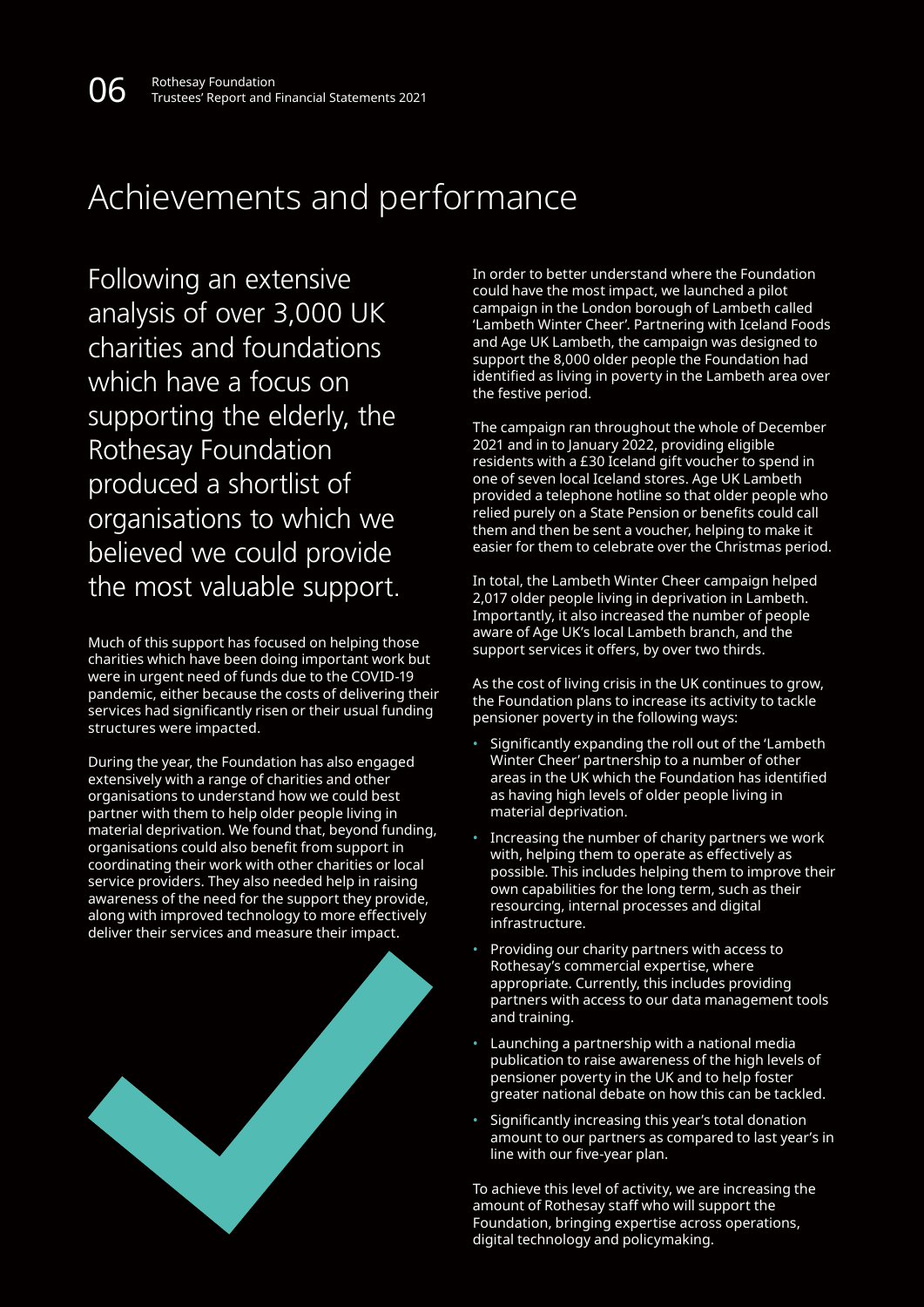# Charity partners

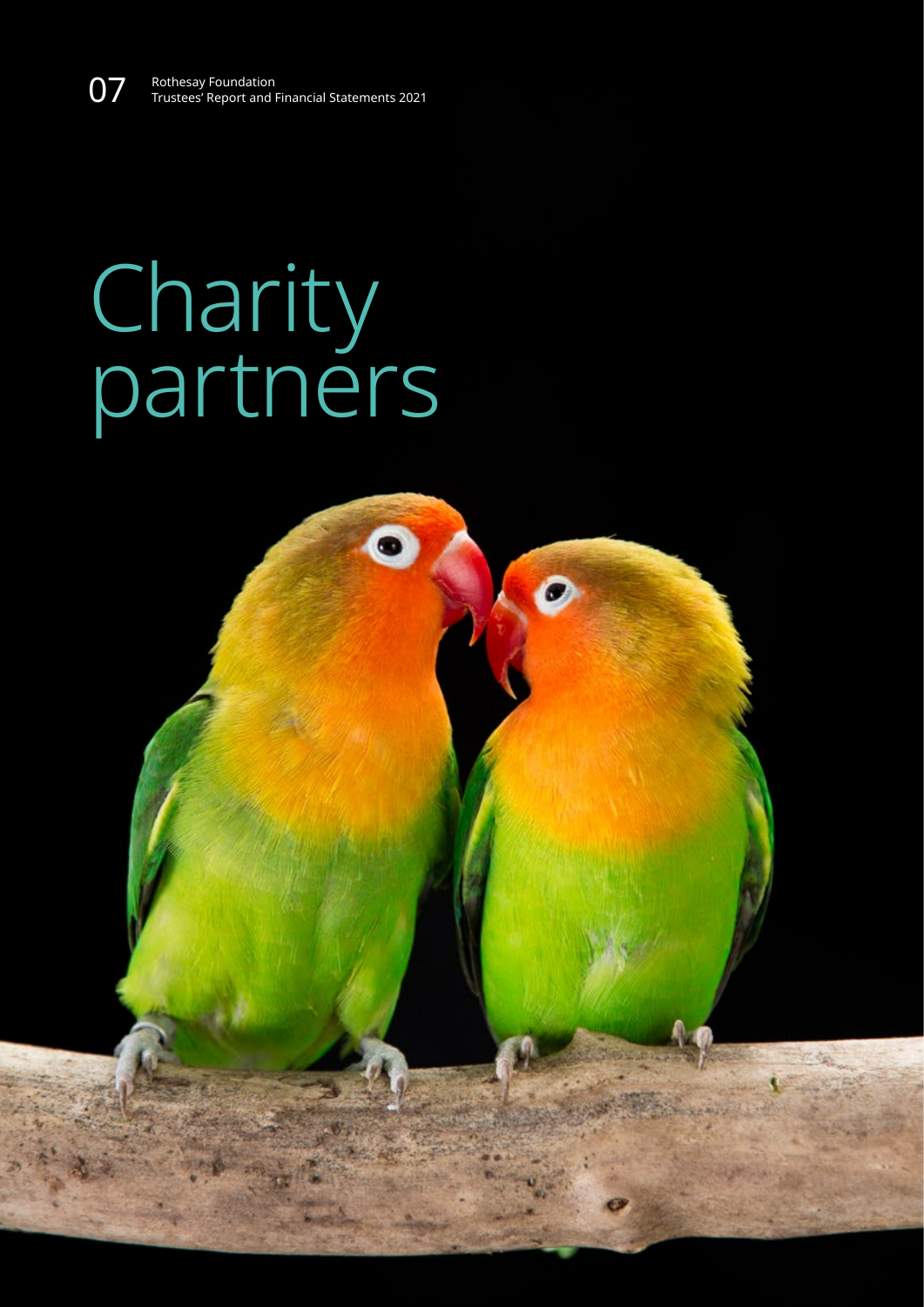#### Lambeth Winter Cheer – partners



Age UK Lambeth is an independent local charity that has worked in the community to help older people, their families and carers for over 70 years. Their mission is to support older people in Lambeth to live enriched, productive and purposeful lives but challenging the stigma of ageing, reducing social isolation and ensuring they get the right support at the right time.

### **Iceland**

Iceland is recognised as the UK's leader in frozen food and operates over 950 stores across the country, together with a multi-award-winning online shopping service. It prides itself on being a convenient and friendly place to do the family's weekly shop, as well as meet everyone's daily top-up shopping needs for fresh, chilled, frozen food and groceries. For more than 20 years Iceland has also offered a unique, free home delivery service for in-store purchases.

Always committed to doing the right thing for customers, communities and the environment, Iceland was a pioneer in removing artificial colours, flavours and non-essential preservatives from its own label food in the 1980s, and in banning genetically modified ingredients in the 1990s. In 2018 it committed to becoming the first major retailer, globally, to eliminate plastic packaging from all of its own label products by the end of 2023, and to remove palm oil as an ingredient from its own label range by the end of 2018.

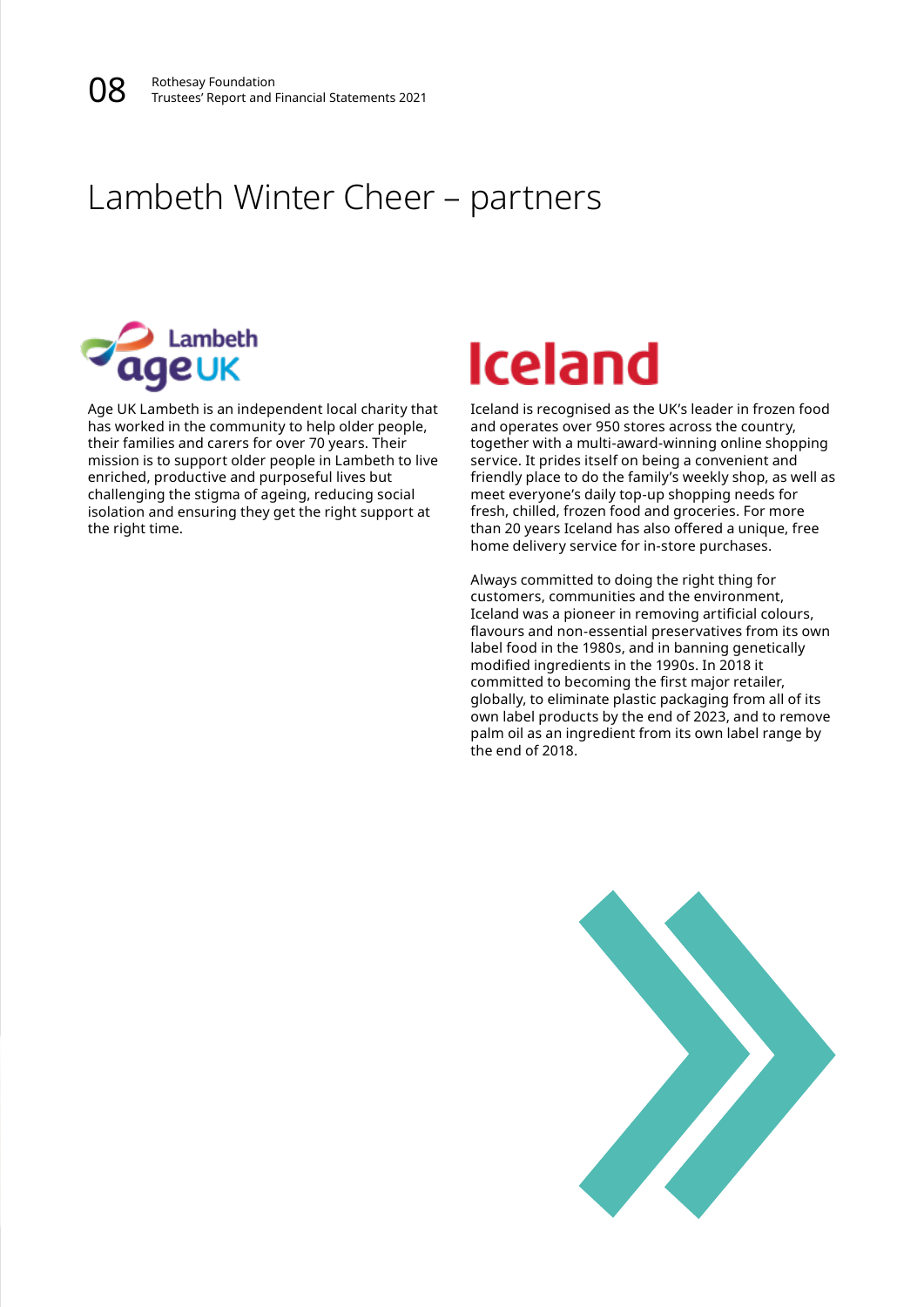#### Our partners & charities



The Rothesay Foundation is supporting Food Train with a £380,000 grant over two years from September 2020. These funds will facilitate expansion to the remaining 23 council districts of Scotland where Food Train is not currently operating, delivered by:

- A new team of four supported by the Food Train Head Office.
- A new digital platform that will facilitate the integration and management of Food Train's logistics and supply chain.

Today an estimated 10% of older people living in Scotland suffer from malnutrition and 4% need some form of ongoing care or support.

Since 1995, Food Train has been making daily life easier for older people, providing vital services to those who are no longer able to manage independently, through age, ill health, frailty or disability. Food Train makes hundreds of grocery deliveries every week, ensuring those most in need have access to fresh groceries. In 2021, they made 69,700 deliveries, sometimes seeing demand over 80% higher than pre-COVID-19.

The Rothesay Foundation will continue to support and learn from Food Train as they expand their shopping service model in Scotland and develop their new technology platform. These learnings will be applied across the Foundation's other charitable initiatives wherever possible.



# £380,000

The Rothesay Foundation is supporting Food Train with a £380,000 grant over two years from September 2020.



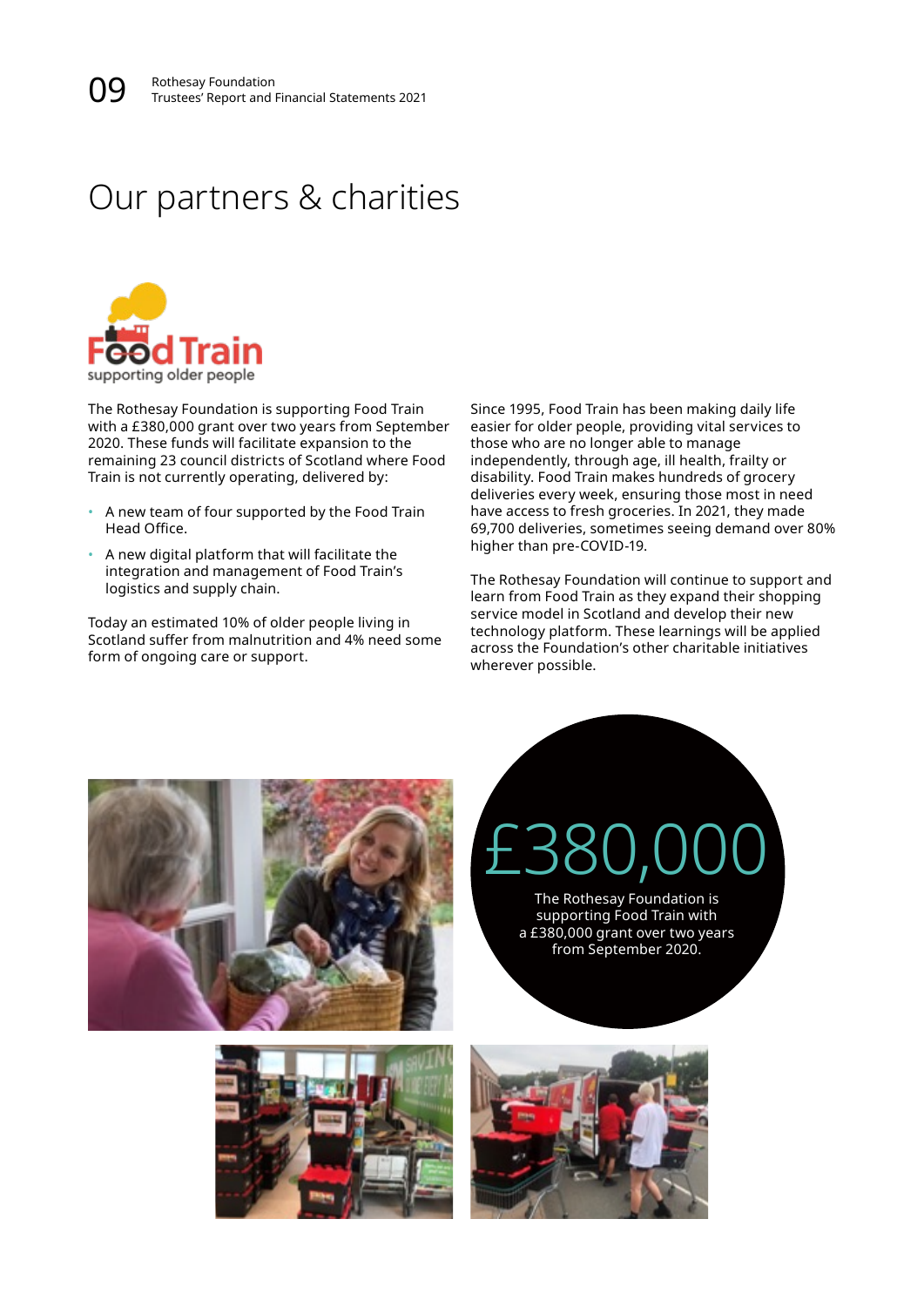The Rothesay Foundation awarded an emergency one year grant of £250,000 (payable in two instalments) to enable GoodGym to deliver essential practical and social support to older and vulnerable people throughout the COVID-19 pandemic. The grant supports their network of 20,000 volunteers in 59 locations across the UK and enabled them to:

- Maintain deliveries during the outbreak.
- Protect key staff roles.
- Emerge strong as restrictions are lifted.
- Continue covering food costs for those unable to afford them.

The Rothesay Foundation funding allowed GoodGym to maintain their focus on supporting vulnerable older people by delivering food, prescriptions and other essential services. During the first national lockdown, volunteer members completed 16,985 'missions' including delivering food and prescriptions and providing hospital discharge support to older people. It has also allowed them to on-board and complete background checks for new members.

The Foundation will continue to work with GoodGym to understand and improve their delivery model, including how they might integrate a shopping/food delivery service into their technology platform.



The Rothesay Foundation awarded an emergency one year grant of £250,000 (payable in two instalments) to enable GoodGym to deliver essential practical and social support to older and vulnerable people throughout the COVID-19 pandemic.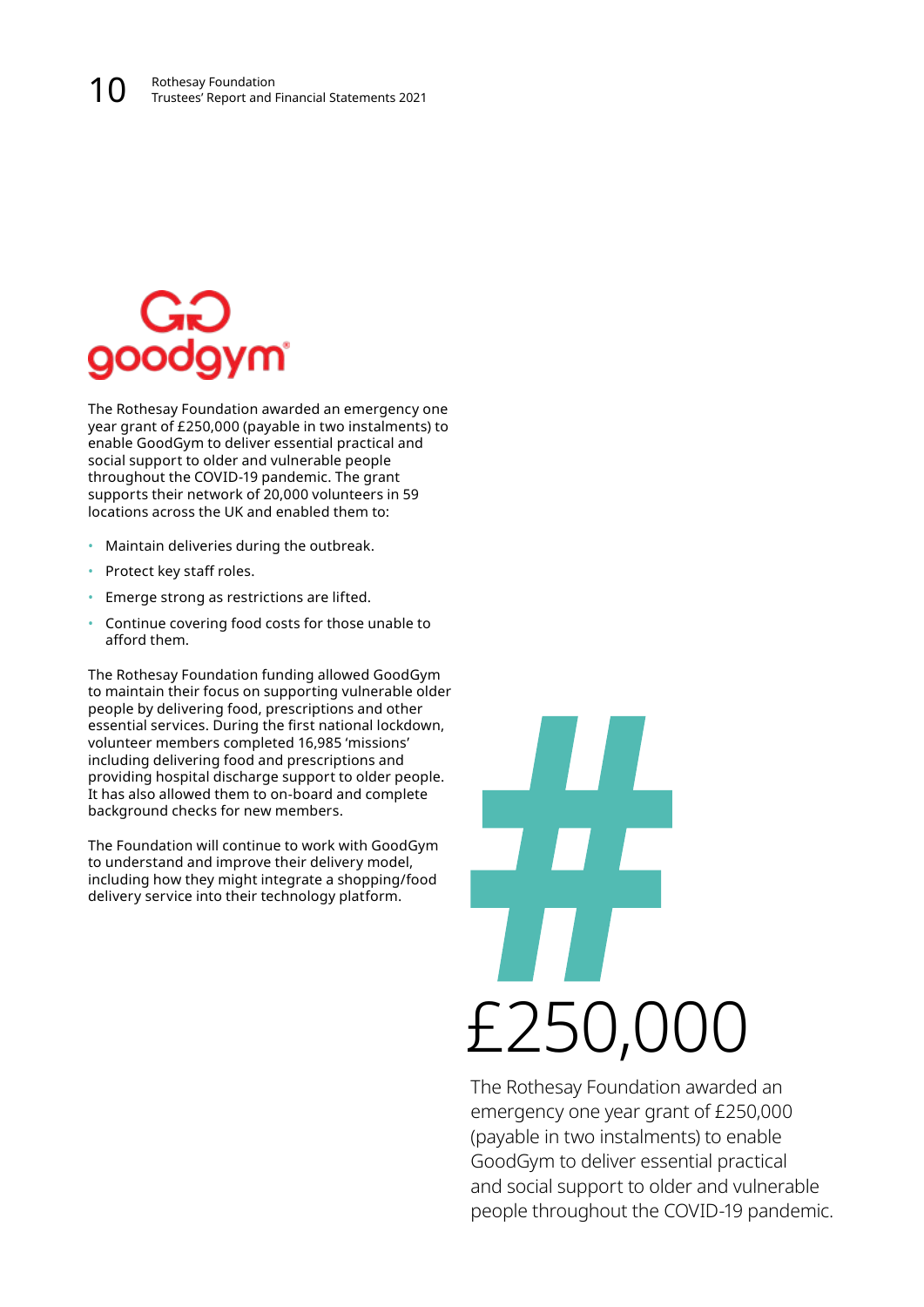#### 11 Rothesay Foundation<br>Trustees' Report and Financial Statements 2021

#### Financial review

### Reserves policy

The Foundation is funded from donations from the Rothesay Limited Group. Total income for the year consisted of donations and donated services of £257,000 (2020: £2,586,000). Expenditure in the year was £315,000 (2020: £323,000) which comprised the second year grants to the charities described on the previous page, Food Train £190,000 and GoodGym £125,000 (2020: Food Train £98,000, GoodGym £125,000 and SafeLives £100,000).

At 31 December 2021 the Foundation had net assets of £1,862,000 (2020: £2,177,000). These are held as cash.

The Trustees do not have a formal reserves policy. The Foundation operates from donations from the Rothesay Limited Group and the Trustees will not commit their resources beyond the level of donations received. The Trustees consider that there are no material uncertainties about the Foundation's ability to continue as a going concern due to the commitments made and support provided by the Rothesay Limited Group.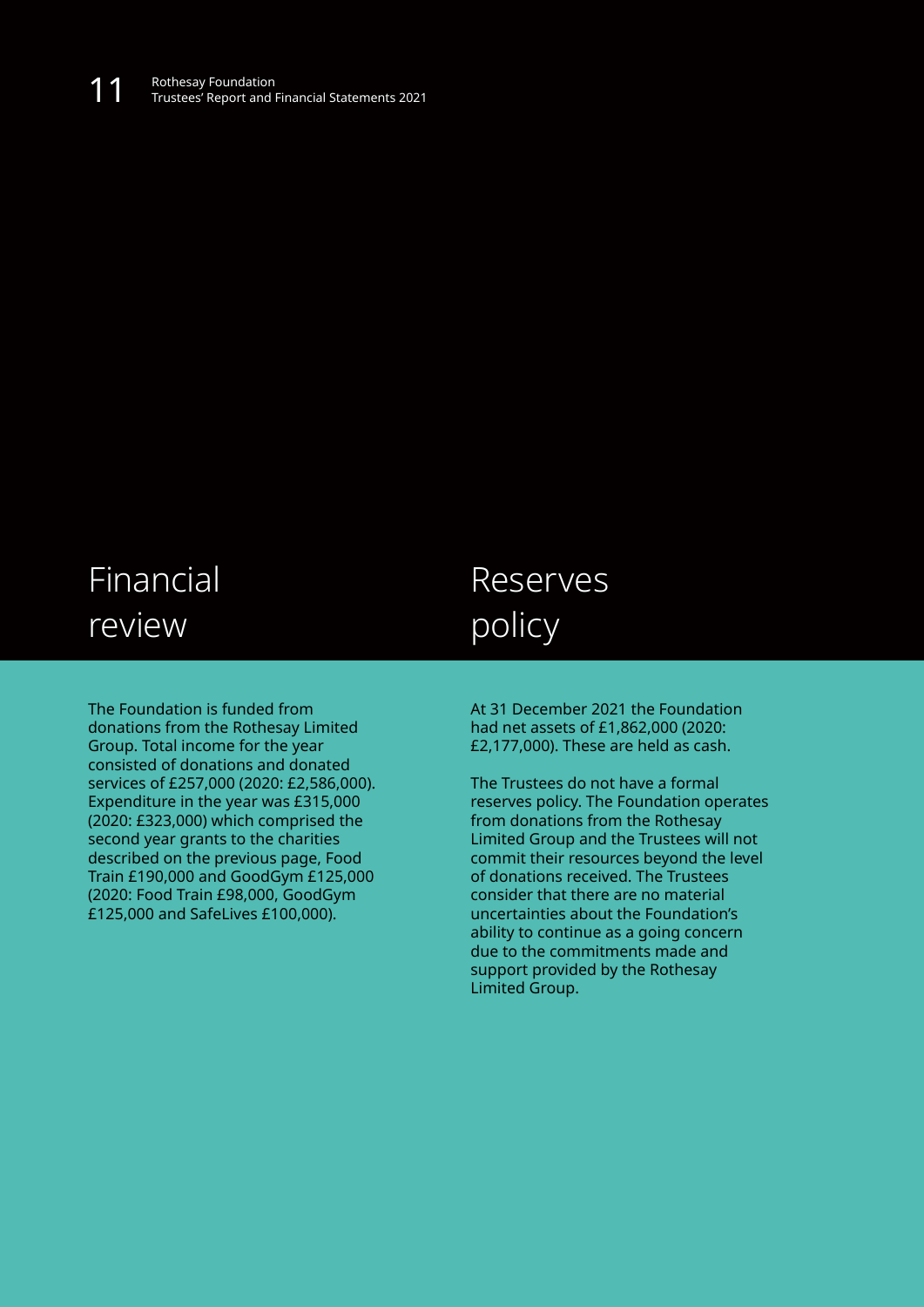

### Key risks and uncertainties

### Looking forwards

Given the net assets of the Foundation and the support provided by the Rothesay Limited Group, there are no material risks and uncertainties in relation to the ongoing operation of the Foundation. The main risks therefore relate to the effectiveness of the charities to which grants are being made. This risk is managed by the Trustees through comprehensive analysis of the potential charity partners and active engagement once the Foundation has committed to providing grants.

The Trustees will continue to develop the Foundation's 'active funding' approach, providing financial donations to the organisations it works with along with other types of non-financial support. Based on the learnings from the Lambeth 'Winter Cheer' campaign, the Trustees will also explore new ways in which the Foundation can bring together the charitable and commercial sectors to create innovative partnerships, while refining the 'Winter Cheer' operating model so that it is scalable at a national level.

The Trustees also plan to appoint further independent Trustees to bring complementary skills and experience for the Foundation.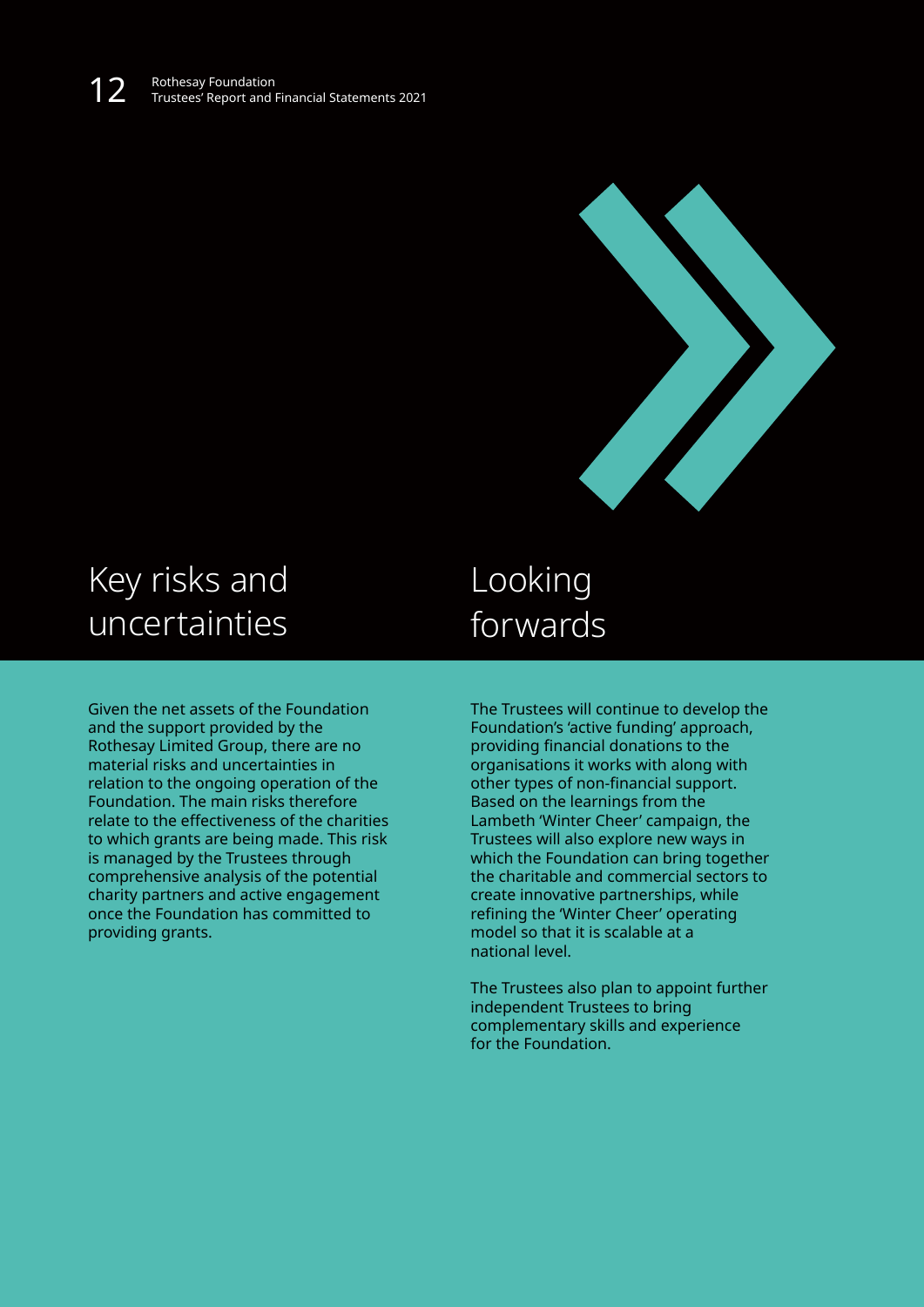#### Structure and governance

The Rothesay Foundation is a registered charity (number 1189490) and was incorporated (company number 12263987) on 15 October 2019. It is governed by its Memorandum and Articles of Association dated 15 October 2019 as amended by special resolutions dated 29 April 2020 and 20 May 2021. The Foundation operates with support from the Rothesay Limited Group.

The Trustees of the Foundation since 1 January 2021 and as at the date of this report are as follows:

- Ray King
- Professor Dame Carol Black
- Addy Loudiadis
- James Dickson

Further details on the current Board of Trustees can be found on the following page.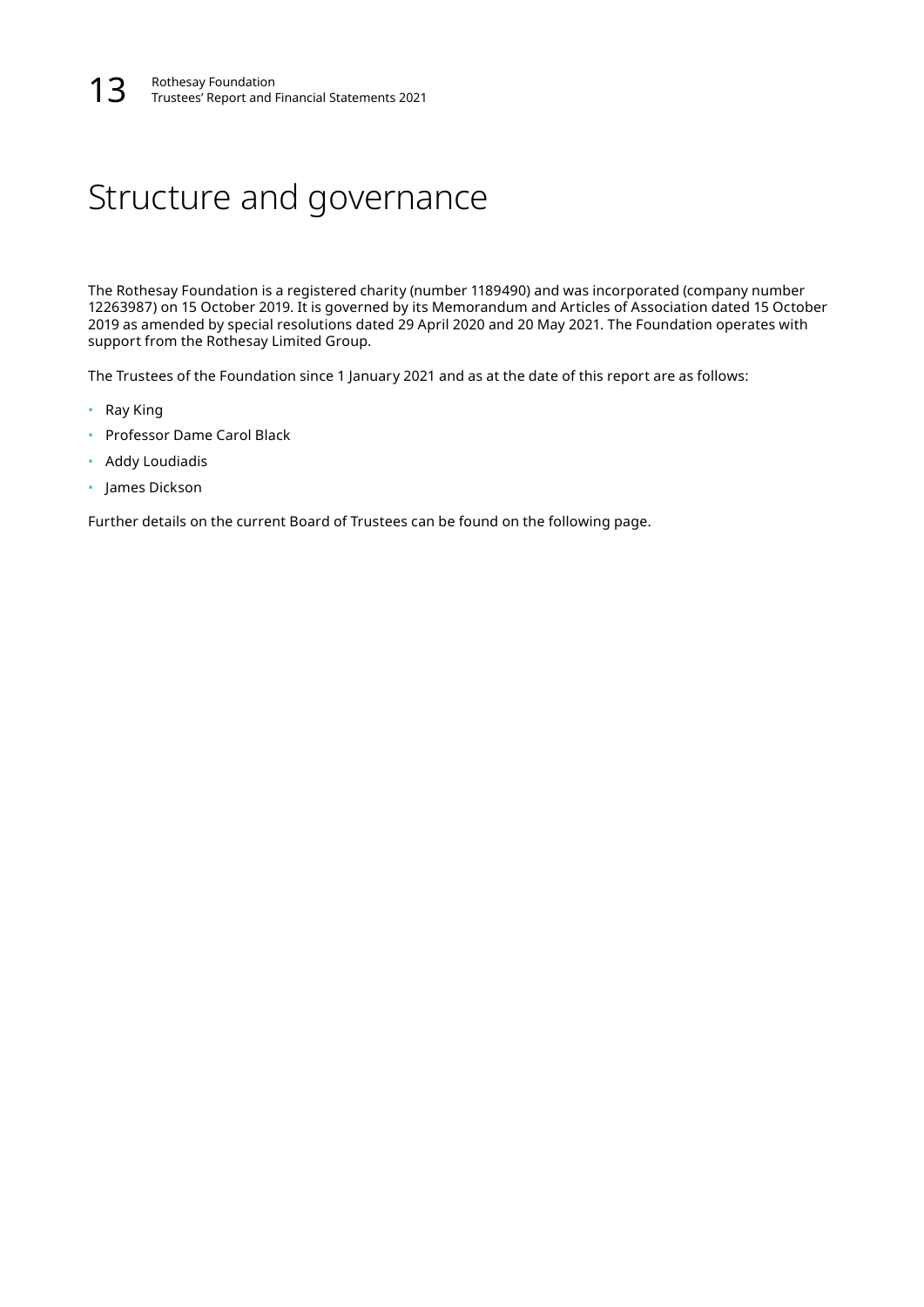#### Board of Trustees



**RAYMOND (RAY) KING** CHAIRMAN OF **TRUSTEES** 

Ray King is a Non-Executive Director of Rothesay, having stepped down as Chairman in December 2017. Ray ended his executive career as Group CEO of Bupa, having previously been Finance Director. Earlier in his career he held senior management roles at Diageo/Guinness plc, Southern Water plc and ICI plc.



#### **PROFESSOR DAME CAROL BLACK**

Professor Dame Carol Black is currently Chair of the British Library, the Centre for Ageing Better, and Think Ahead, the Government's fast stream training programme for Mental Health Social Workers. She co-chairs NHS England/ Improvement's Expert Advisory Group on Employee Health and Wellbeing. She is a member of RAND Europe's Council of Advisers, and of the Boards of the Institute for Employment Studies and UKActive. In 2022 she was appointed Independent Adviser to the Government on combatting misuse of drugs.



**ANTIGONE (ADDY) LOUDIADIS** Addy Loudiadis is Rothesay's founder and Chief Executive Officer. Addy established Rothesay in 2007 as a business purpose-built to protect pensions. Addy was previously a partner of Goldman Sachs and served as the co-head of the Investment Banking Division in Europe. Before moving to investment banking, she was head of European Fixed Income Sales at Goldman Sachs. Addy sits on the Board of the Association of British Insurers.



**JAMES DICKSON** James Dickson is Rothesay's General Counsel. He joined Rothesay in 2009 and is responsible for the legal function and execution team. Prior to joining Rothesay, James was at Linklaters for 15 years (11 years as a Partner) specialising in structured finance.